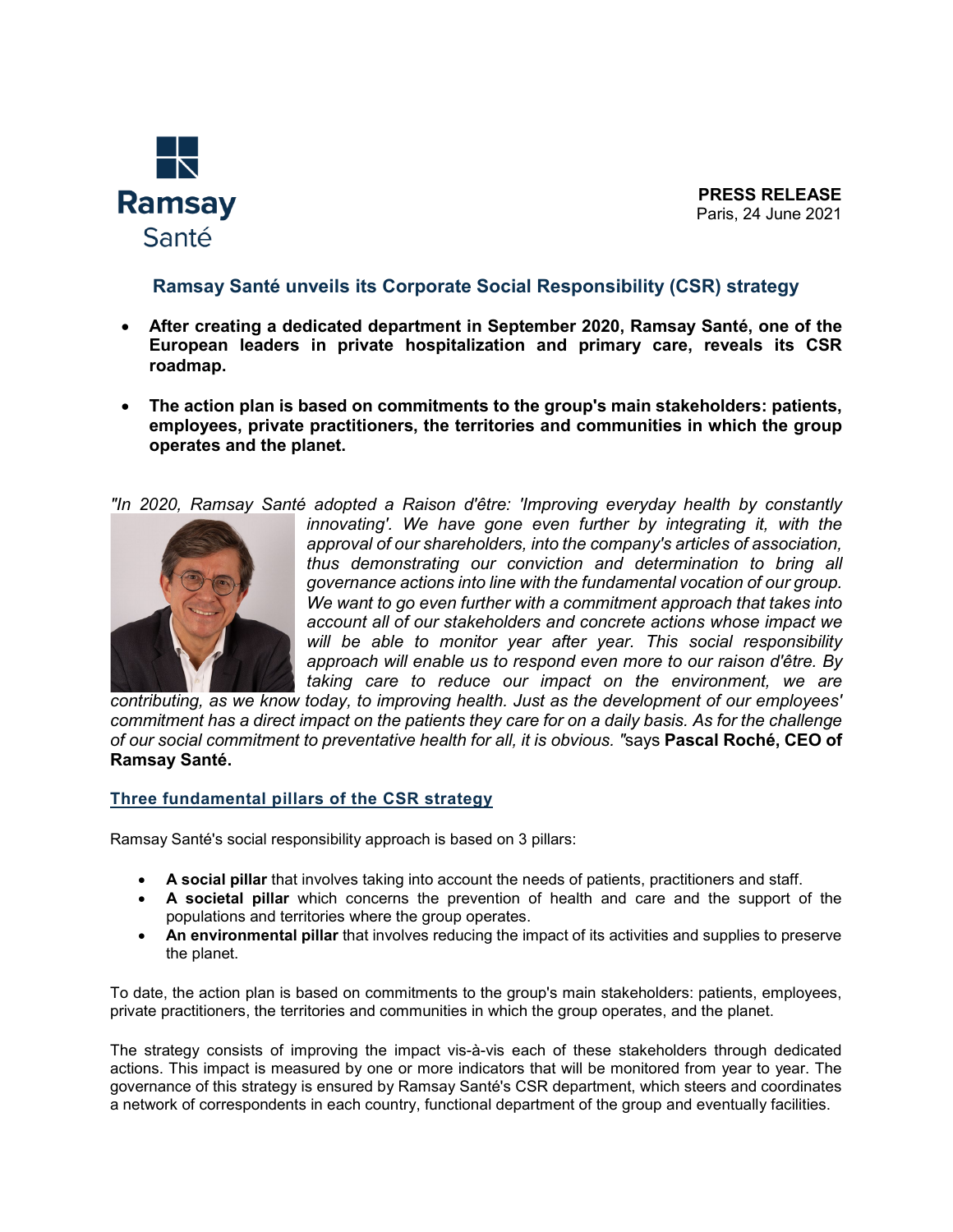# **The commitments...**

### **... towards employees**



# **... vis-à-vis practitioners**

- o Support the **professional development** of employees.
- o **Taking care of the mental and physical health** of employees.
- o Conducting a **diversity policy.**



- o **Research**: supporting medical researchers in their clinical study projects.
- o **Teaching**: to enable practitioners to develop their knowledge and expertise by providing training courses, but also to enable interns to complete part of their training course in Ramsay Santé facilities.
- o **Medical equipment: to provide** modern technical facilities using the most effective materials and technologies for the patient.
- o **Digitalisation of working tools**: provision of a digital package facilitating the relationship with the patient and all the other health actors.
- o **Dashboards**: provision of dashboards to monitor their activity.

#### **... towards patients**

The safety and quality of patient care and services are at the heart of Ramsay Santé's concerns, and it wanted to give concrete expression to this reality through essential patient commitments. These commitments are the result of discussions with representatives of all professions: doctors, nursing staff (nurses, care assistants, stretcher bearers) and managers.



- **All patients are welcomed** without distinction.<br>○ **Innovation** to improve the quality of care.
- **Innovation** to improve the quality of care.<br>○ Organisation of **personalised care.**
- o Organisation of **personalised care.**
- **Guarantee of transparency in the area of health** care safety.
- o **Reduction of the time taken to** take charge.
- o Provision of **services** to simplify hospitalisation (before / during / after).